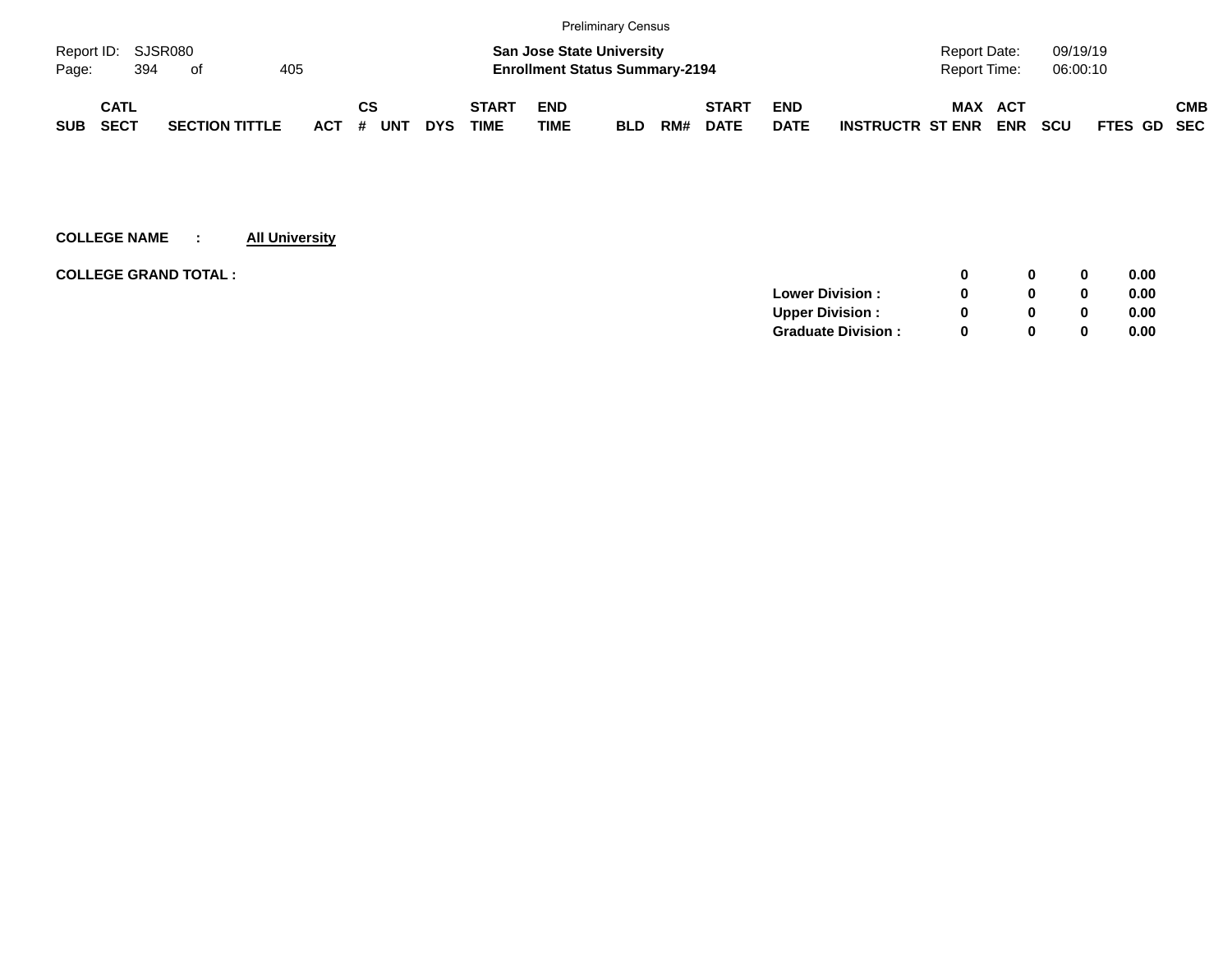|            |                            |                                                  |                          |               |            |                          |                             |                                                                           | <b>Preliminary Census</b> |     |                             |                               |                            |        |                                            |                |                      |              |                            |                          |
|------------|----------------------------|--------------------------------------------------|--------------------------|---------------|------------|--------------------------|-----------------------------|---------------------------------------------------------------------------|---------------------------|-----|-----------------------------|-------------------------------|----------------------------|--------|--------------------------------------------|----------------|----------------------|--------------|----------------------------|--------------------------|
| Page:      | Report ID: SJSR080<br>398  | 405<br>οf                                        |                          |               |            |                          |                             | <b>San Jose State University</b><br><b>Enrollment Status Summary-2194</b> |                           |     |                             |                               |                            |        | <b>Report Date:</b><br><b>Report Time:</b> |                | 09/19/19<br>06:00:10 |              |                            |                          |
| <b>SUB</b> | <b>CATL</b><br><b>SECT</b> | <b>SECTION TITTLE</b>                            | <b>ACT</b>               | $\mathsf{cs}$ | # UNT      | <b>DYS</b>               | <b>START</b><br><b>TIME</b> | <b>END</b><br><b>TIME</b>                                                 | <b>BLD</b>                | RM# | <b>START</b><br><b>DATE</b> | <b>END</b><br><b>DATE</b>     | <b>INSTRUCTR ST ENR</b>    |        | MAX ACT                                    | <b>ENR</b>     | <b>SCU</b>           | FTES GD      |                            | <b>CMB</b><br><b>SEC</b> |
| College    | ÷                          | <b>All University</b>                            |                          |               |            |                          |                             |                                                                           |                           |     |                             |                               |                            |        |                                            |                |                      |              |                            |                          |
| ATH        | Department :<br>2101       | <b>Intercollegiate Athletics</b><br>Baseball-Men | <b>ACT</b>               |               | 18  1.0    | TBA                      |                             |                                                                           |                           |     | 08/21/19                    | 12/09/19                      | B Sanfilippo A<br>Total:   |        | 20<br>20                                   | 44<br>44       | 44<br>44             | 2.93<br>2.93 | - 0                        |                          |
| ATH        | 2S 01                      | Skls Dvlo BsBI-Men                               | ACT                      |               | 18  1.0    | TBA                      |                             |                                                                           |                           |     |                             | 08/21/19 12/09/19             | B Sanfilippo A<br>Total:   |        | 50<br>50                                   | 44<br>44       | 44<br>44             | 2.93<br>2.93 | - 0                        |                          |
| <b>ATH</b> | 4101                       | Basketball-Men                                   | <b>ACT</b>               |               | 18  1.0    | TBA                      |                             |                                                                           |                           |     |                             | 08/21/19 12/09/19             | J Prioleau<br>Total:       | Α      | 20<br>20                                   | 12<br>12       | 12<br>12             | 0.80<br>0.80 | $\overline{\mathbf{0}}$    |                          |
| ATH<br>ATH | 4S 01<br>4S 02             | Skl Dvlp Bkbl-Men<br>Skl Dvlp Bkbl-Men           | <b>ACT</b><br><b>ACT</b> | 18<br>18      | 1.0<br>1.0 | <b>TBA</b><br><b>TBA</b> |                             |                                                                           |                           |     | 08/21/19                    | 12/09/19<br>08/21/19 12/09/19 | J Prioleau                 | A<br>Α | 40<br>20                                   | 3<br>$\pmb{0}$ | 3<br>0               | 0.20<br>0.00 | - 0<br>0                   |                          |
|            |                            |                                                  |                          |               |            |                          |                             |                                                                           |                           |     |                             |                               | Total:                     |        | 60                                         | 3              | 3                    | 0.20         |                            |                          |
| ATH        | 61 01                      | Basketball-Women                                 | <b>ACT</b>               | 18            | 1.0        | TBA                      |                             |                                                                           |                           |     | 08/21/19                    | 12/09/19                      | J Craighead                | A      | 50                                         | 9              | 9                    | 0.60         | - 0                        |                          |
| ATH        | 61 02                      | Basketball-Women                                 | <b>ACT</b>               | 18            | 1.0        | <b>TBA</b>               |                             |                                                                           |                           |     |                             | 08/21/19 12/09/19             | Total:                     | Α      | 50<br>100                                  | 0<br>9         | 0<br>9               | 0.00<br>0.60 | 0                          |                          |
| ATH        | 6S 01                      | Skl Dvlop Bkbl-Wo                                | <b>ACT</b>               | 18            | 1.0        | TBA                      |                             |                                                                           |                           |     | 08/21/19                    | 12/09/19                      |                            | A      | 50                                         | 0              | 0                    | 0.00         | 0                          |                          |
| ATH        | 6S 02                      | Skl Dvlop Bkbl-Wo                                | <b>ACT</b>               | 18            | 1.0        | <b>TBA</b>               |                             |                                                                           |                           |     | 08/21/19                    | 12/09/19                      | J Craighead                | A      | 20                                         | $\mathbf{1}$   | $\mathbf{1}$         | 0.07         | 0                          |                          |
| ATH        | 6S 03                      | Skl Dvlop Bkbl-Wo                                | <b>ACT</b>               | 18            | 1.0        | <b>TBA</b>               |                             |                                                                           |                           |     |                             | 08/21/19 12/09/19             | Total:                     | Α      | 20<br>90                                   | $\pmb{0}$<br>1 | 0<br>$\mathbf 1$     | 0.00<br>0.07 | 0                          |                          |
| ATH        | 12101                      | Football-Men                                     | <b>ACT</b>               | 18            | 1.0        | <b>TBA</b>               |                             |                                                                           |                           |     | 08/21/19                    | 12/09/19                      | <b>B</b> Brennan           | A      | 20                                         | 51             | 51                   | 3.42         | $\overline{\phantom{1}}$   |                          |
| ATH        | 121 02                     | Football-Men                                     | <b>ACT</b>               | 18            | 1.0        | <b>TBA</b>               |                             |                                                                           |                           |     | 08/21/19                    | 12/09/19                      | <b>B</b> Brennan           | A      | 20                                         | 19             | 19                   | 1.27         | 0                          |                          |
| ATH        | 121 03                     | Football-Men                                     | <b>ACT</b>               | 18            | 1.0        | <b>TBA</b>               |                             |                                                                           |                           |     | 08/21/19                    | 12/09/19                      | <b>B</b> Brennan<br>Total: | A      | 20<br>60                                   | 31<br>101      | 31<br>101            | 2.08<br>6.77 | $\overline{\phantom{0}}$ 1 |                          |
| <b>ATH</b> | 12S 01                     | Skl Dvlp Football                                | <b>ACT</b>               |               |            | TBA                      |                             |                                                                           |                           |     | 08/21/19                    | 12/09/19                      | <b>B</b> Brennan           | A      | 20                                         | 42             | 42                   | 2.80         | $\overline{0}$             |                          |
| ATH        |                            | 12S 02 Skl Dvlp Football                         | ACT                      | 18            | 1.0        | TBA                      |                             |                                                                           |                           |     | 08/21/19                    | 12/09/19                      | <b>B</b> Brennan           | A      | 20                                         | 19             | 19                   | 1.27         | 0                          |                          |
| ATH        | 12S 03                     | Skl Dvlp Football                                | ACT                      |               | 18 1.0     | <b>TBA</b>               |                             |                                                                           |                           |     | 08/21/19                    | 12/09/19                      | <b>B</b> Brennan           | A      | 20                                         | 30             | 30                   | 2.00         | 0                          |                          |
| ATH        | 12S 04                     | Skl Dvlp Football                                | ACT                      |               | 18 1.0     | <b>TBA</b>               |                             |                                                                           |                           |     | 08/21/19                    | 12/09/19                      | <b>B</b> Brennan           | A      | 20                                         | 6              | 6                    | 0.40         | 0                          |                          |
| ATH        | 12S 05                     | Skl Dvlp Football                                | <b>ACT</b>               |               | 18 1.0     | <b>TBA</b>               |                             |                                                                           |                           |     | 08/21/19                    | 12/09/19                      |                            | Α      | 20                                         | 0              | 0                    | 0.00         | 0                          |                          |
| ATH        | 12S 06                     | Skl Dvlp Football                                | <b>ACT</b>               |               | 18 1.0     | <b>TBA</b>               |                             |                                                                           |                           |     | 08/21/19<br>08/21/19        | 12/09/19                      | <b>B</b> Brennan           | A      | 20                                         | 1              | 1                    | 0.07         | 0                          |                          |
| ATH<br>ATH | 12S 07<br>12S 08           | Skl Dvlp Football<br>Skl Dvlp Football           | <b>ACT</b><br>ACT 18 1.0 |               | 18 1.0     | <b>TBA</b><br>TBA        |                             |                                                                           |                           |     |                             | 12/09/19<br>08/21/19 12/09/19 |                            | Α<br>Α | 20<br>20                                   | 0<br>0         | 0<br>0               | 0.00<br>0.00 | 0<br>- 0                   |                          |
|            |                            |                                                  |                          |               |            |                          |                             |                                                                           |                           |     |                             |                               | Total:                     |        | 160                                        | 98             | 98                   | 6.53         |                            |                          |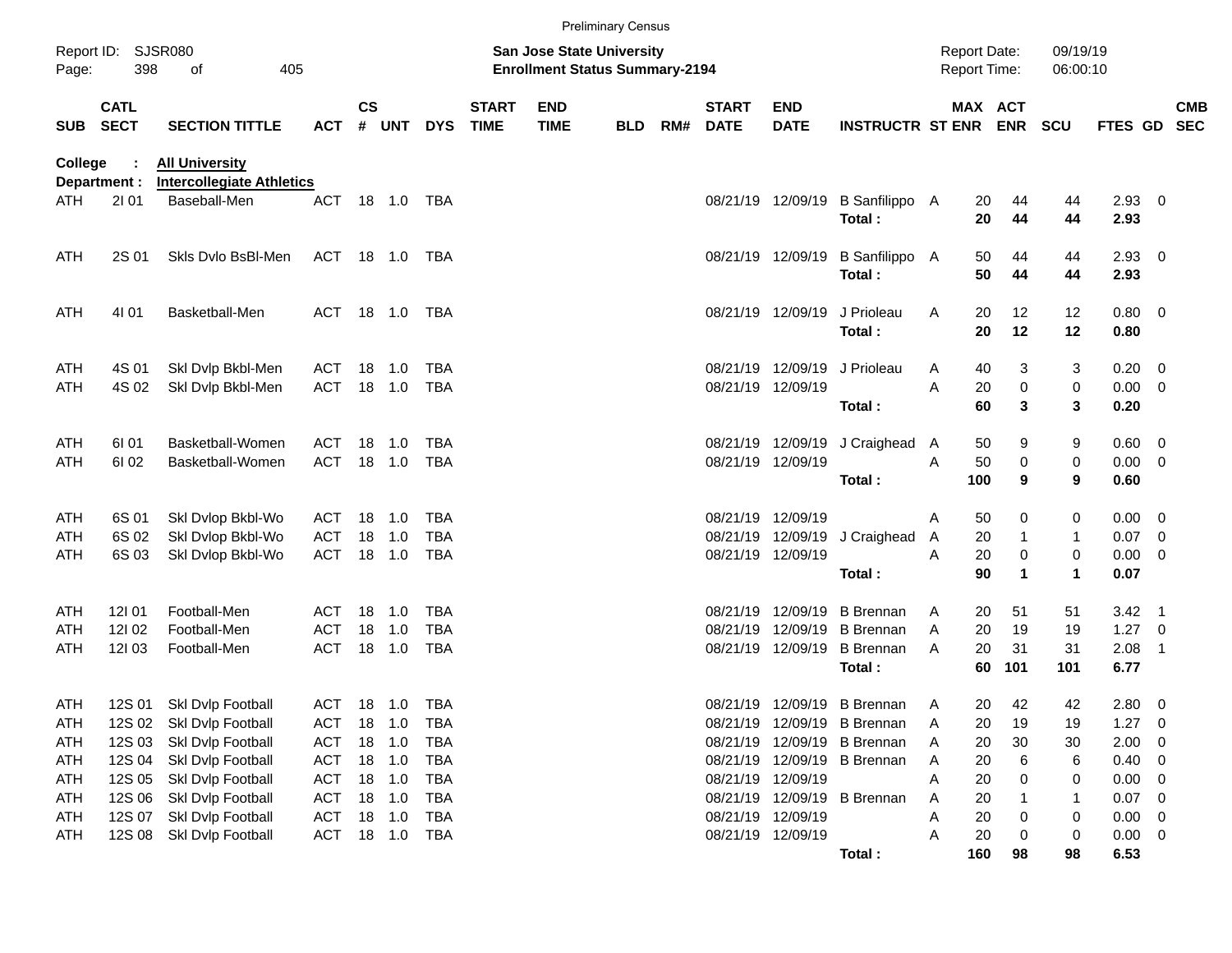|                   |                            |                                                      |                   |               |               |                                  |                             |                                                                           | <b>Preliminary Census</b> |     |                             |                                                          |                                          |                                            |                          |                                |                                 |            |
|-------------------|----------------------------|------------------------------------------------------|-------------------|---------------|---------------|----------------------------------|-----------------------------|---------------------------------------------------------------------------|---------------------------|-----|-----------------------------|----------------------------------------------------------|------------------------------------------|--------------------------------------------|--------------------------|--------------------------------|---------------------------------|------------|
| Page:             | Report ID: SJSR080<br>399  | 405<br>οf                                            |                   |               |               |                                  |                             | <b>San Jose State University</b><br><b>Enrollment Status Summary-2194</b> |                           |     |                             |                                                          |                                          | <b>Report Date:</b><br><b>Report Time:</b> |                          | 09/19/19<br>06:00:10           |                                 |            |
| <b>SUB</b>        | <b>CATL</b><br><b>SECT</b> | <b>SECTION TITTLE</b>                                | ACT # UNT         | $\mathsf{cs}$ |               | <b>DYS</b>                       | <b>START</b><br><b>TIME</b> | <b>END</b><br><b>TIME</b>                                                 | <b>BLD</b>                | RM# | <b>START</b><br><b>DATE</b> | <b>END</b><br><b>DATE</b>                                | <b>INSTRUCTR ST ENR ENR</b>              |                                            | MAX ACT                  | <b>SCU</b>                     | FTES GD SEC                     | <b>CMB</b> |
| ATH               | 14 01                      | Golf-Men                                             | ACT 18 1.0        |               |               | TBA                              |                             |                                                                           |                           |     |                             | 08/21/19 12/09/19                                        | J Kennaday A<br>Total:                   | 25<br>25                                   | 8<br>8                   | 8<br>8                         | 0.53 0<br>0.53                  |            |
| ATH<br>ATH        | 14S 01                     | Skl Dvlp Golf-Men<br>14S 02 Skl Dvlp Golf-Men        | ACT<br>ACT        | 19            | 1.0<br>19 1.0 | <b>TBA</b><br><b>TBA</b>         |                             |                                                                           |                           |     |                             | 08/21/19 12/09/19<br>08/21/19 12/09/19                   | J Kennaday<br>Total:                     | 25<br>A<br>20<br>A<br>45                   | 8<br>$\pmb{0}$<br>8      | 8<br>0<br>8                    | 0.53 0<br>$0.00 \t 0$<br>0.53   |            |
| ATH               | 16101                      | Golf-Women                                           | ACT 19 1.0        |               |               | TBA                              |                             |                                                                           |                           |     |                             | 08/21/19 12/09/19                                        | D Dormann<br>Total:                      | 25<br>A<br>25                              | 5<br>$5\phantom{1}$      | 5<br>5                         | 0.33 0<br>0.33                  |            |
| ATH               | 16S 01                     | Skl Dvlp Golf-Wo                                     | ACT 19 1.0        |               |               | TBA                              |                             |                                                                           |                           |     |                             | 08/21/19 12/09/19                                        | D Dormann<br>Total:                      | 25<br>A<br>25                              | 4<br>4                   | 4<br>4                         | $0.27$ 0<br>0.27                |            |
| ATH               | 20101                      | Gymnastics-Women                                     | ACT 19 1.0 TBA    |               |               |                                  |                             |                                                                           |                           |     |                             | 08/21/19 12/09/19                                        | J Bowers<br>Total:                       | 50<br>Α<br>50                              | 9<br>9                   | 9<br>9                         | $0.60 \quad 0$<br>0.60          |            |
| ATH<br>ATH        | 20S 01                     | Skls Dvlp Gym-Wo<br>20S 02 Skls Dvlp Gym-Wo          | ACT<br>ACT        | 19            | 1.0<br>19 1.0 | <b>TBA</b><br><b>TBA</b>         |                             |                                                                           |                           |     |                             | 08/21/19 12/09/19<br>08/21/19 12/09/19                   | J Bowers<br>Total:                       | 40<br>Α<br>A<br>20<br>60                   | 5<br>$\pmb{0}$<br>5      | 5<br>0<br>5                    | 0.33 0<br>$0.00 \t 0$<br>0.33   |            |
| ATH               | <b>26101</b>               | Tennis-Women                                         |                   |               |               | ACT 19 1.0 TBA                   |                             |                                                                           |                           |     |                             |                                                          | 08/21/19 12/09/19 C Skorupka<br>Total:   | 40<br>A<br>40                              | 3<br>$\mathbf{3}$        | 3<br>3                         | $0.20 \ 0$<br>0.20              |            |
| ATH               | 26S 01                     | Skl Dvlp Ten-Wo                                      | ACT 19 1.0        |               |               | TBA                              |                             |                                                                           |                           |     |                             |                                                          | 08/21/19 12/09/19 C Skorupka A<br>Total: | 40<br>40                                   | 2<br>$\mathbf{2}$        | $\overline{c}$<br>$\mathbf{2}$ | $0.13 \ 0$<br>0.13              |            |
| ATH<br>ATH        | 30101<br>30102             | Soccer-Men<br>Soccer-Men                             | ACT<br><b>ACT</b> | 19            | 1.0<br>19 1.0 | <b>TBA</b><br><b>TBA</b>         |                             |                                                                           |                           |     |                             | 08/21/19 12/09/19 S Tobin<br>08/21/19 12/09/19           | Total:                                   | 50<br>A<br>Α<br>20<br>70                   | 29<br>0<br>29            | 29<br>$\mathbf 0$<br>29        | $1.93$ 0<br>$0.00 \t 0$<br>1.93 |            |
| ATH<br><b>ATH</b> |                            | 30S 01 Skls Dvlp Soccer<br>30S 02 Skls Dvlp Soccer   |                   |               |               | ACT 19 1.0 TBA<br>ACT 19 1.0 TBA |                             |                                                                           |                           |     |                             | 08/21/19 12/09/19 S Tobin<br>08/21/19 12/09/19 S Tobin   | Total:                                   | Α<br>50<br>Α<br>20<br>70                   | 19<br>$\mathbf{1}$<br>20 | 19<br>$\mathbf{1}$<br>20       | $1.27 \t 0$<br>$0.07$ 0<br>1.33 |            |
| ATH               | 32101                      | Softball-Women                                       |                   |               |               | ACT 18 1.0 TBA                   |                             |                                                                           |                           |     |                             | 08/21/19 12/09/19 C Turner                               | Total:                                   | 50<br>A<br>50                              | 26<br>26                 | 26<br>26                       | $1.73 \t 0$<br>1.73             |            |
| ATH<br>ATH        |                            | 32S 01 SkI Dvlp Sftbl Wo<br>32S 02 Skl Dvlp Sftbl Wo | ACT               |               |               | ACT 18 1.0 TBA                   |                             |                                                                           |                           |     |                             | 08/21/19 12/09/19 C Turner<br>08/21/19 12/09/19 C Turner |                                          | 50<br>A<br>20<br>A                         | 20<br>$\overline{2}$     | 20<br>$\overline{2}$           | $1.33 \ 0$<br>$0.13 \ 0$        |            |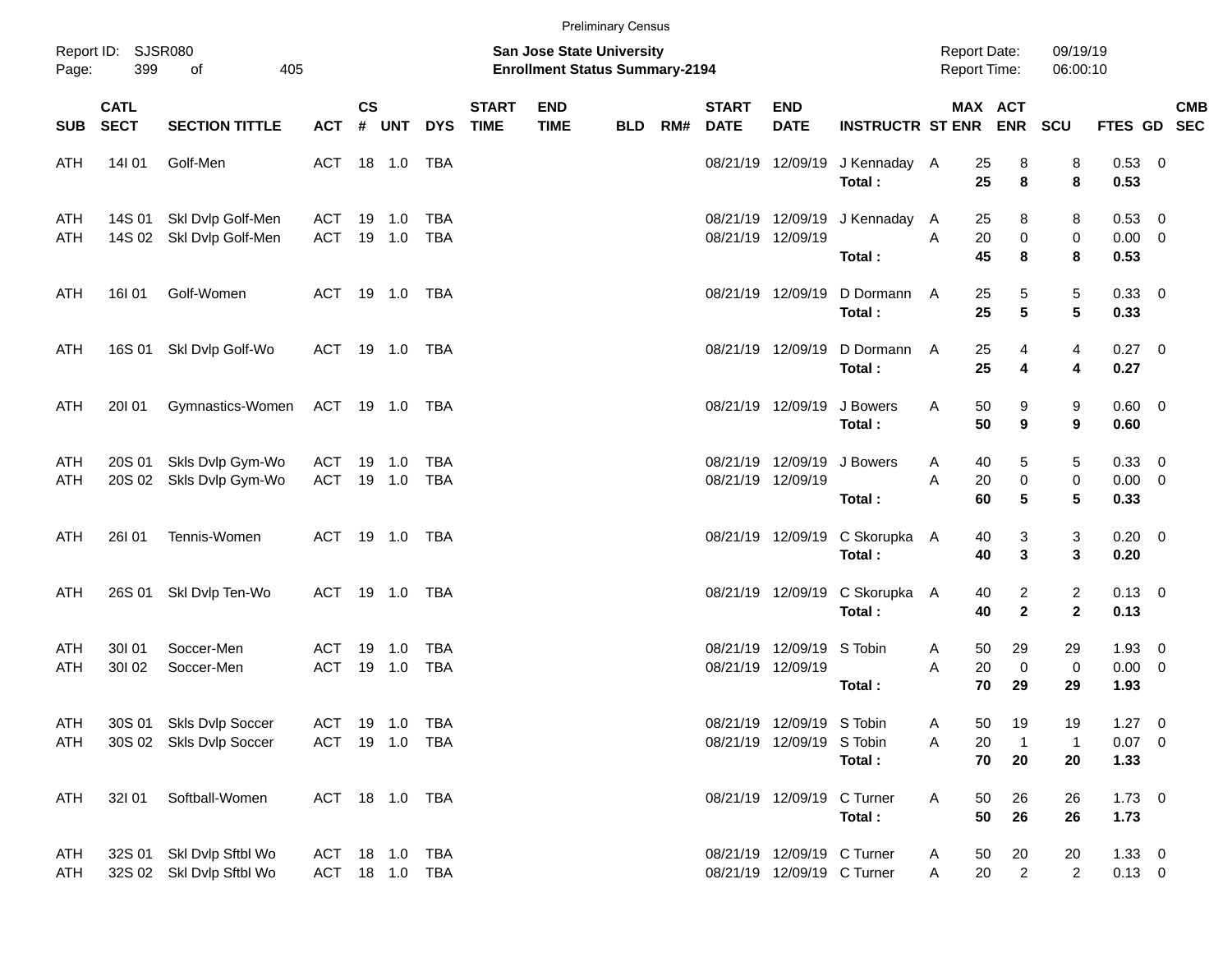|            |                            |                                          |                   |               |                  |                |                             |                                                                    | <b>Preliminary Census</b> |     |                             |                                        |                                |                                     |                         |                         |                                   |            |
|------------|----------------------------|------------------------------------------|-------------------|---------------|------------------|----------------|-----------------------------|--------------------------------------------------------------------|---------------------------|-----|-----------------------------|----------------------------------------|--------------------------------|-------------------------------------|-------------------------|-------------------------|-----------------------------------|------------|
| Page:      | Report ID: SJSR080<br>400  | 405<br>of                                |                   |               |                  |                |                             | San Jose State University<br><b>Enrollment Status Summary-2194</b> |                           |     |                             |                                        |                                | <b>Report Date:</b><br>Report Time: |                         | 09/19/19<br>06:00:10    |                                   |            |
| <b>SUB</b> | <b>CATL</b><br><b>SECT</b> | <b>SECTION TITTLE</b>                    | <b>ACT</b>        | $\mathsf{cs}$ | # UNT            | <b>DYS</b>     | <b>START</b><br><b>TIME</b> | <b>END</b><br><b>TIME</b>                                          | <b>BLD</b>                | RM# | <b>START</b><br><b>DATE</b> | <b>END</b><br><b>DATE</b>              | <b>INSTRUCTR ST ENR ENR</b>    |                                     | MAX ACT                 | <b>SCU</b>              | FTES GD SEC                       | <b>CMB</b> |
|            |                            |                                          |                   |               |                  |                |                             |                                                                    |                           |     |                             |                                        | Total:                         | 70                                  | 22                      | 22                      | 1.47                              |            |
| ATH        | 34I 01                     | Swimming-Women                           |                   |               |                  | ACT 19 1.0 TBA |                             |                                                                    |                           |     |                             | 08/21/19 12/09/19                      | S Hopkins<br>Total:            | A<br>50<br>50                       | 18<br>18                | 18<br>18                | $1.20 \t 0$<br>1.20               |            |
| ATH        | 34S 01                     | Skl Dvlp Swim-Wo                         |                   |               |                  | ACT 19 1.0 TBA |                             |                                                                    |                           |     |                             | 08/21/19 12/09/19                      | S Hopkins<br>Total:            | A<br>50<br>50                       | 12<br>12                | 12<br>12                | $0.80 \ 0$<br>0.80                |            |
| ATH        | 36I 01                     | Volleyball-Women                         |                   |               |                  | ACT 18 1.0 TBA |                             |                                                                    |                           |     |                             | 08/21/19 12/09/19                      | J Shepardson A<br>Total:       | 50<br>50                            | 18<br>18                | 18<br>18                | $1.20 \t 0$<br>1.20               |            |
| ATH<br>ATH | 36S 01<br>36S 02           | Skls Dvlp Vlybl-Wo<br>Skls Dvlp Vlybl-Wo | ACT<br>ACT        |               | 18 1.0<br>18 1.0 | TBA<br>TBA     |                             |                                                                    |                           |     |                             | 08/21/19 12/09/19<br>08/21/19 12/09/19 | J Shepardson A<br>Total:       | 50<br>A<br>20<br>70                 | 8<br>0<br>8             | 8<br>0<br>8             | 0.53 0<br>$0.00 \t 0$<br>0.53     |            |
| ATH<br>ATH | 42101<br>421 02            | Cross Country Wmn<br>Cross Country Wmn   | ACT<br>ACT 18 1.0 |               | 18 1.0           | TBA<br>TBA     |                             |                                                                    |                           |     |                             | 08/21/19 12/09/19<br>08/21/19 12/09/19 | K Reimer<br>Total:             | 20<br>A<br>20<br>A<br>40            | 21<br>$\mathbf 0$<br>21 | 21<br>$\mathbf 0$<br>21 | $1.40 \ 0$<br>$0.00 \t 0$<br>1.40 |            |
| ATH<br>ATH | 42S 01<br>42S 02           | Skls Dvlp Crs Ctry<br>Skls Dvlp Crs Ctry | ACT<br>ACT        |               | 18 1.0<br>18 1.0 | TBA<br>TBA     |                             |                                                                    |                           |     |                             | 08/21/19 12/09/19<br>08/21/19 12/09/19 | K Reimer<br>K Reimer<br>Total: | Α<br>20<br>A<br>20<br>40            | 17<br>0<br>17           | 17<br>0<br>17           | $1.13 \ 0$<br>$0.00 \t 0$<br>1.13 |            |
| ATH        | 44101                      | Soccer Women                             |                   |               |                  | ACT 18 1.0 TBA |                             |                                                                    |                           |     |                             | 08/21/19 12/09/19                      | L Hanson<br>Total:             | Α<br>40<br>40                       | 26<br>26                | 26<br>26                | $1.73 \t 0$<br>1.73               |            |
| ATH        | 44S 01                     | Skls Dvlp Soccer W                       |                   |               |                  | ACT 18 1.0 TBA |                             |                                                                    |                           |     |                             | 08/21/19 12/09/19                      | L Hanson<br>Total:             | Α<br>40<br>40                       | 14<br>14                | 14<br>14                | 0.93 0<br>0.93                    |            |
| ATH        | 46I 01                     | Water Polo Women                         |                   |               |                  | ACT 18 1.0 TBA |                             |                                                                    |                           |     |                             | 08/21/19 12/09/19 G Sarusi             | Total:                         | 40<br>A<br>40                       | 25<br>25                | 25<br>25                | $1.67$ 0<br>1.67                  |            |
| ATH        |                            | 46S 01 Skls Dvlp Wtr Plo                 |                   |               |                  | ACT 18 1.0 TBA |                             |                                                                    |                           |     |                             | 08/21/19 12/09/19                      | G Sarusi<br>Total:             | A<br>40<br>40                       | 19<br>19                | 19<br>19                | $1.27 \t 0$<br>1.27               |            |
| ATH        | 48I 01                     | <b>Cross Country Men</b>                 |                   |               |                  | ACT 18 1.0 TBA |                             |                                                                    |                           |     |                             | 08/21/19 12/09/19                      | <b>B</b> Wick<br>Total:        | A<br>20<br>20                       | 12<br>12                | 12<br>12                | $0.80 \t 0$<br>0.80               |            |
| ATH        |                            | 48S 01 Skls Dvlp Crs Ctry                |                   |               |                  | ACT 18 1.0 TBA |                             |                                                                    |                           |     |                             | 08/21/19 12/09/19 B Wick               |                                | 20<br>A                             | 11                      | 11                      | $0.73 \ 0$                        |            |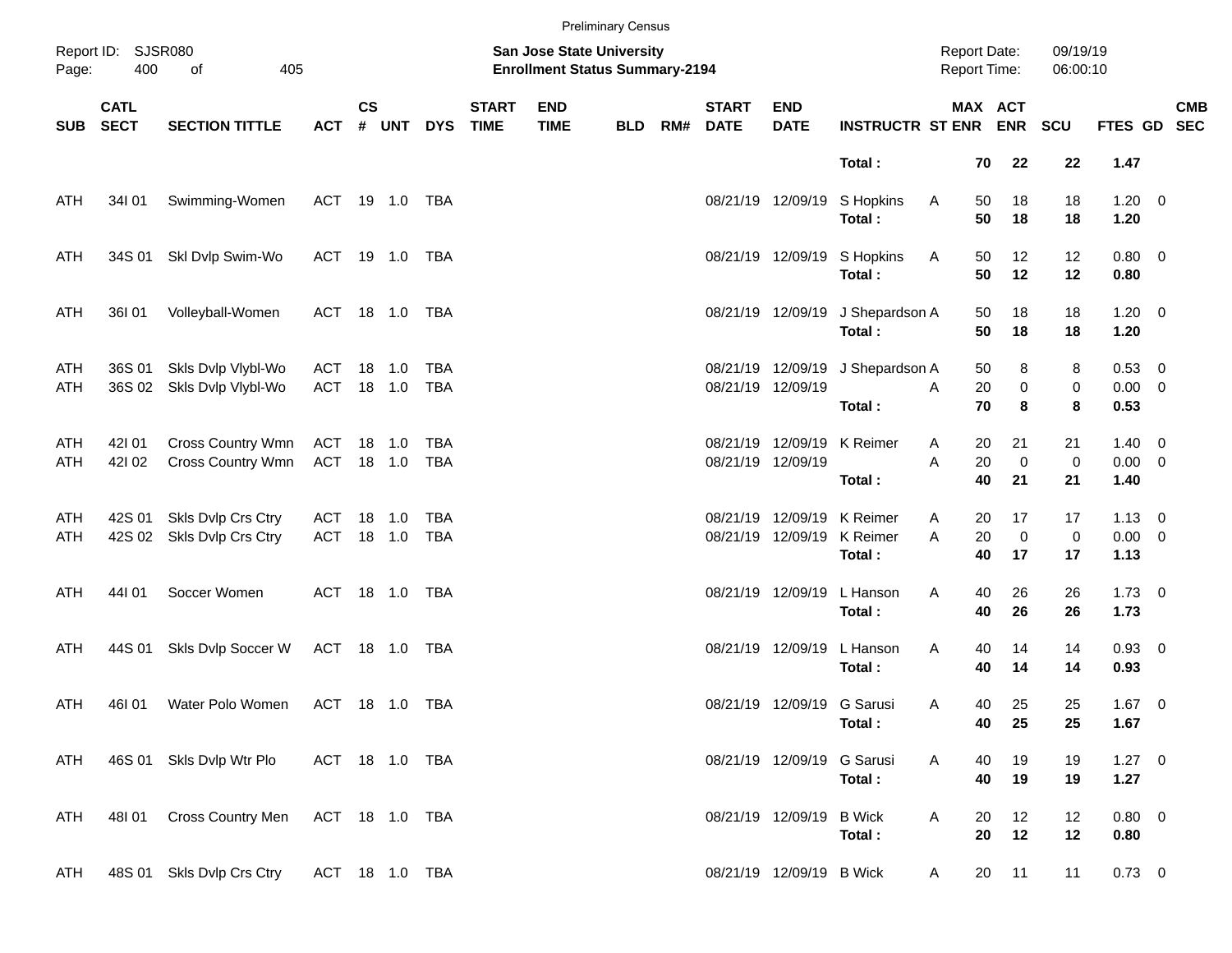|                     |                            |     |                                  |            |         |            |            |                             |                           | <b>Preliminary Census</b>                                                 |     |                             |                           |                           |                                            |                          |                      |             |            |
|---------------------|----------------------------|-----|----------------------------------|------------|---------|------------|------------|-----------------------------|---------------------------|---------------------------------------------------------------------------|-----|-----------------------------|---------------------------|---------------------------|--------------------------------------------|--------------------------|----------------------|-------------|------------|
| Report ID:<br>Page: |                            | 401 | SJSR080<br>оf                    | 405        |         |            |            |                             |                           | <b>San Jose State University</b><br><b>Enrollment Status Summary-2194</b> |     |                             |                           |                           | <b>Report Date:</b><br><b>Report Time:</b> |                          | 09/19/19<br>06:00:10 |             |            |
| <b>SUB</b>          | <b>CATL</b><br><b>SECT</b> |     | <b>SECTION TITTLE</b>            | <b>ACT</b> | CS<br># | <b>UNT</b> | <b>DYS</b> | <b>START</b><br><b>TIME</b> | <b>END</b><br><b>TIME</b> | <b>BLD</b>                                                                | RM# | <b>START</b><br><b>DATE</b> | <b>END</b><br><b>DATE</b> | <b>INSTRUCTR ST ENR</b>   | MAX                                        | <b>ACT</b><br><b>ENR</b> | <b>SCU</b>           | FTES GD SEC | <b>CMB</b> |
|                     |                            |     |                                  |            |         |            |            |                             |                           |                                                                           |     |                             |                           | Total:                    | 20                                         | 11                       | 11                   | 0.73        |            |
| Department :        |                            |     | <b>Intercollegiate Athletics</b> |            |         |            |            |                             |                           |                                                                           |     |                             |                           | <b>Department Total:</b>  | 1630                                       | 654                      | 654                  | 43.63       |            |
|                     |                            |     |                                  |            |         |            |            |                             |                           |                                                                           |     |                             |                           | <b>Lower Division:</b>    | 1630                                       | 654                      | 654                  | 43.63       |            |
|                     |                            |     |                                  |            |         |            |            |                             |                           |                                                                           |     |                             |                           | <b>Upper Division:</b>    | 0                                          | $\bf{0}$                 | $\bf{0}$             | 0.00        |            |
|                     |                            |     |                                  |            |         |            |            |                             |                           |                                                                           |     |                             |                           | <b>Graduate Division:</b> | 0                                          | $\mathbf 0$              | 0                    | 0.00        |            |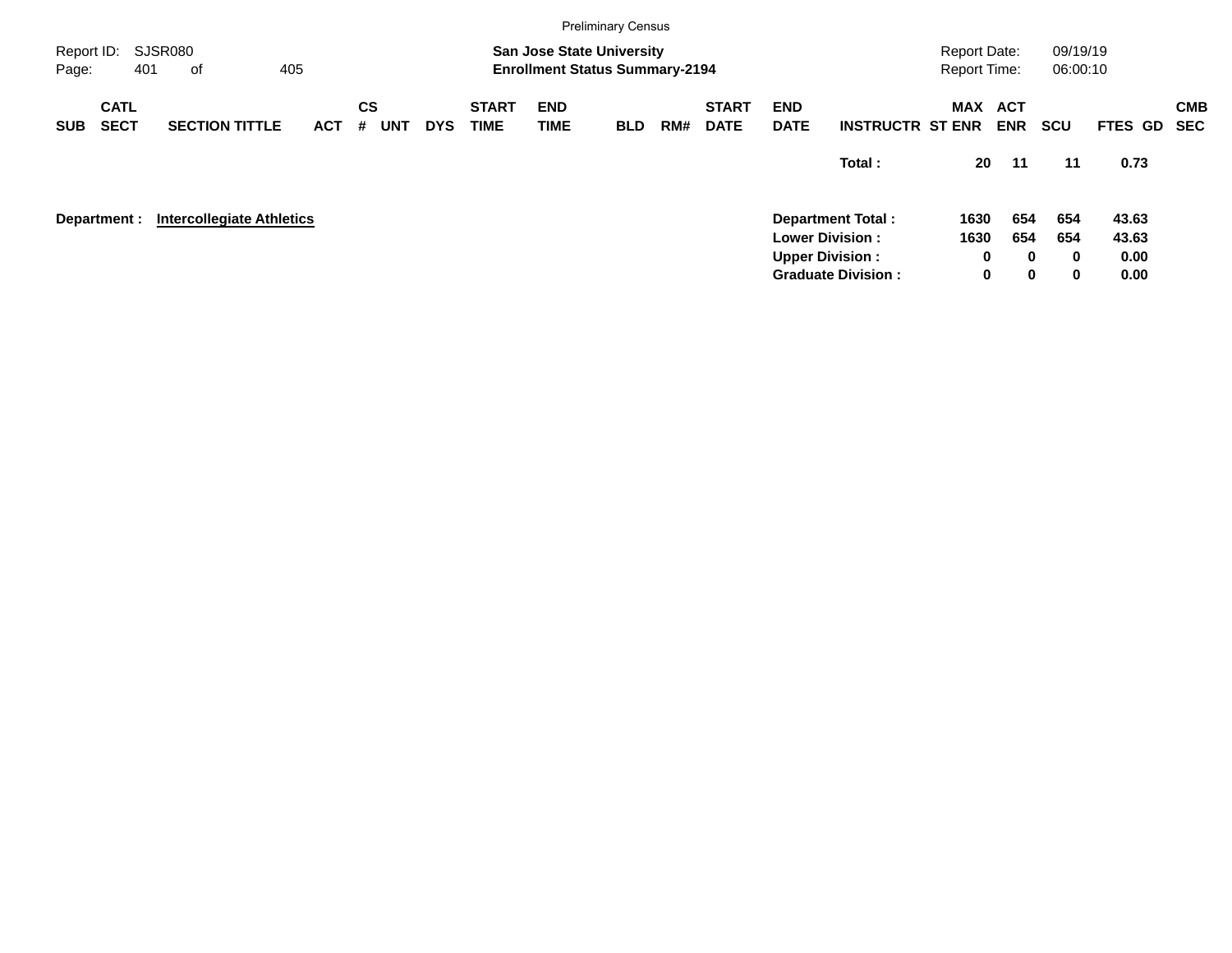|                    |             |     |                       |     |            |    |            |            |              |             | <b>Preliminary Census</b>             |     |              |             |                         |              |            |            |             |            |
|--------------------|-------------|-----|-----------------------|-----|------------|----|------------|------------|--------------|-------------|---------------------------------------|-----|--------------|-------------|-------------------------|--------------|------------|------------|-------------|------------|
| Report ID: SJSR080 |             |     |                       |     |            |    |            |            |              |             | <b>San Jose State University</b>      |     |              |             |                         | Report Date: |            | 09/19/19   |             |            |
| Page:              |             | 402 | - of                  | 405 |            |    |            |            |              |             | <b>Enrollment Status Summary-2194</b> |     |              |             |                         | Report Time: |            | 06:00:10   |             |            |
|                    | <b>CATL</b> |     |                       |     |            | СS |            |            | <b>START</b> | <b>END</b>  |                                       |     | <b>START</b> | <b>END</b>  |                         | <b>MAX</b>   | ACT        |            |             | <b>CMB</b> |
| <b>SUB</b>         | <b>SECT</b> |     | <b>SECTION TITTLE</b> |     | <b>ACT</b> | #  | <b>UNT</b> | <b>DYS</b> | <b>TIME</b>  | <b>TIME</b> | <b>BLD</b>                            | RM# | <b>DATE</b>  | <b>DATE</b> | <b>INSTRUCTR ST ENR</b> |              | <b>ENR</b> | <b>SCU</b> | FTES GD SEC |            |

| 43.63 |
|-------|
| 43.63 |
| 0.00  |
| 0.00  |
|       |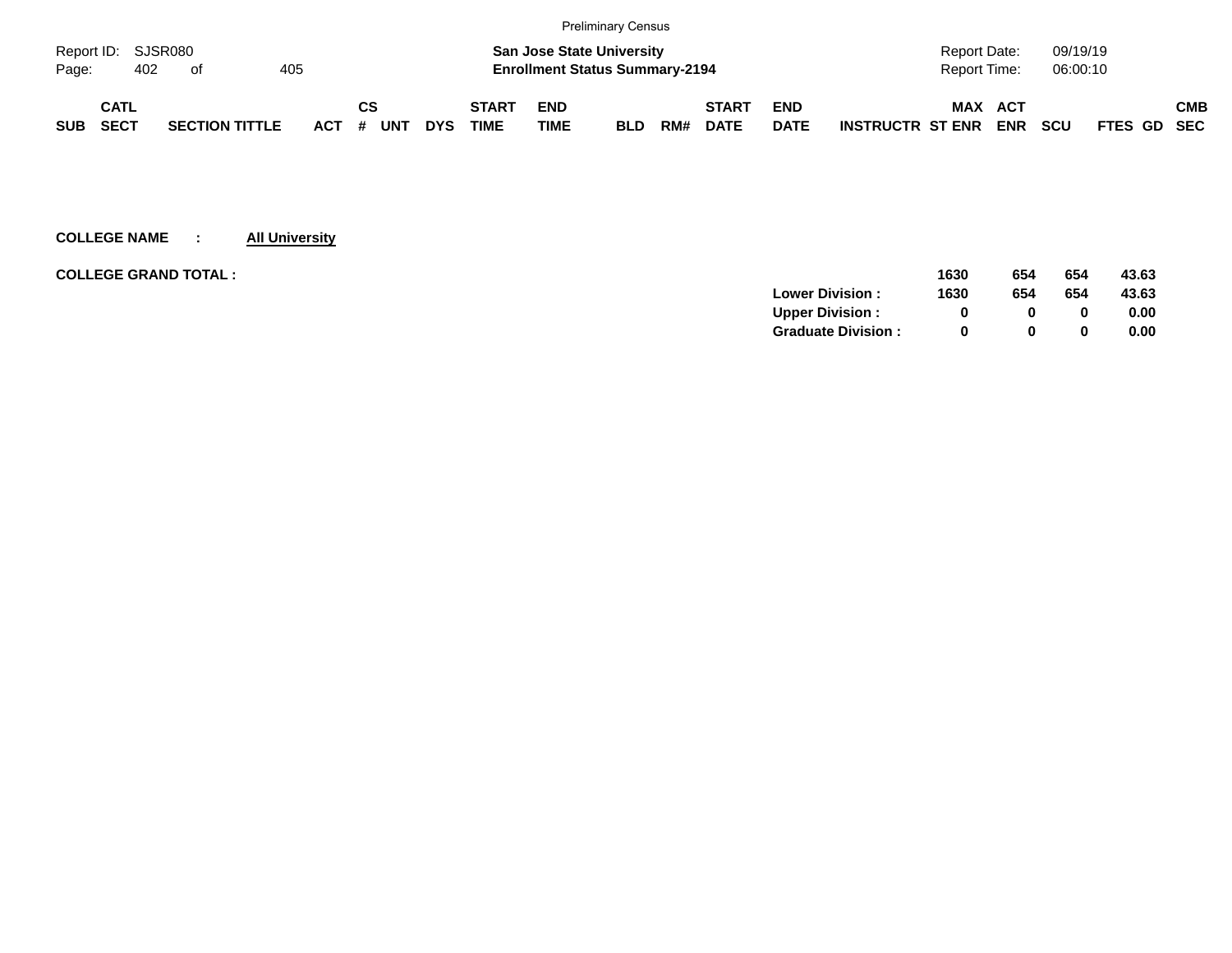|            |                    |                       |     |         |            |            |              |             | <b>Preliminary Census</b>             |     |              |             |                         |              |            |            |                    |            |
|------------|--------------------|-----------------------|-----|---------|------------|------------|--------------|-------------|---------------------------------------|-----|--------------|-------------|-------------------------|--------------|------------|------------|--------------------|------------|
|            | Report ID: SJSR080 |                       |     |         |            |            |              |             | <b>San Jose State University</b>      |     |              |             |                         | Report Date: |            | 09/19/19   |                    |            |
| Page:      | 403                | - of                  | 405 |         |            |            |              |             | <b>Enrollment Status Summary-2194</b> |     |              |             |                         | Report Time: |            | 06:00:10   |                    |            |
|            | <b>CATL</b>        |                       |     |         | СS         |            | <b>START</b> | <b>END</b>  |                                       |     | <b>START</b> | <b>END</b>  |                         | MAX ACT      |            |            |                    | <b>CMB</b> |
| <b>SUB</b> | <b>SECT</b>        | <b>SECTION TITTLE</b> |     | $ACT$ # | <b>UNT</b> | <b>DYS</b> | <b>TIME</b>  | <b>TIME</b> | <b>BLD</b>                            | RM# | <b>DATE</b>  | <b>DATE</b> | <b>INSTRUCTR ST ENR</b> |              | <b>ENR</b> | <b>SCU</b> | <b>FTES GD SEC</b> |            |

| <b>COLLEGE GRAND TOTAL :</b> |                           |          | 0        | 0.00 |
|------------------------------|---------------------------|----------|----------|------|
|                              | <b>Lower Division:</b>    |          | $\bf{0}$ | 0.00 |
|                              | <b>Upper Division:</b>    |          | $\bf{0}$ | 0.00 |
|                              | <b>Graduate Division:</b> | $\Omega$ | 0        | 0.00 |
|                              |                           |          |          |      |